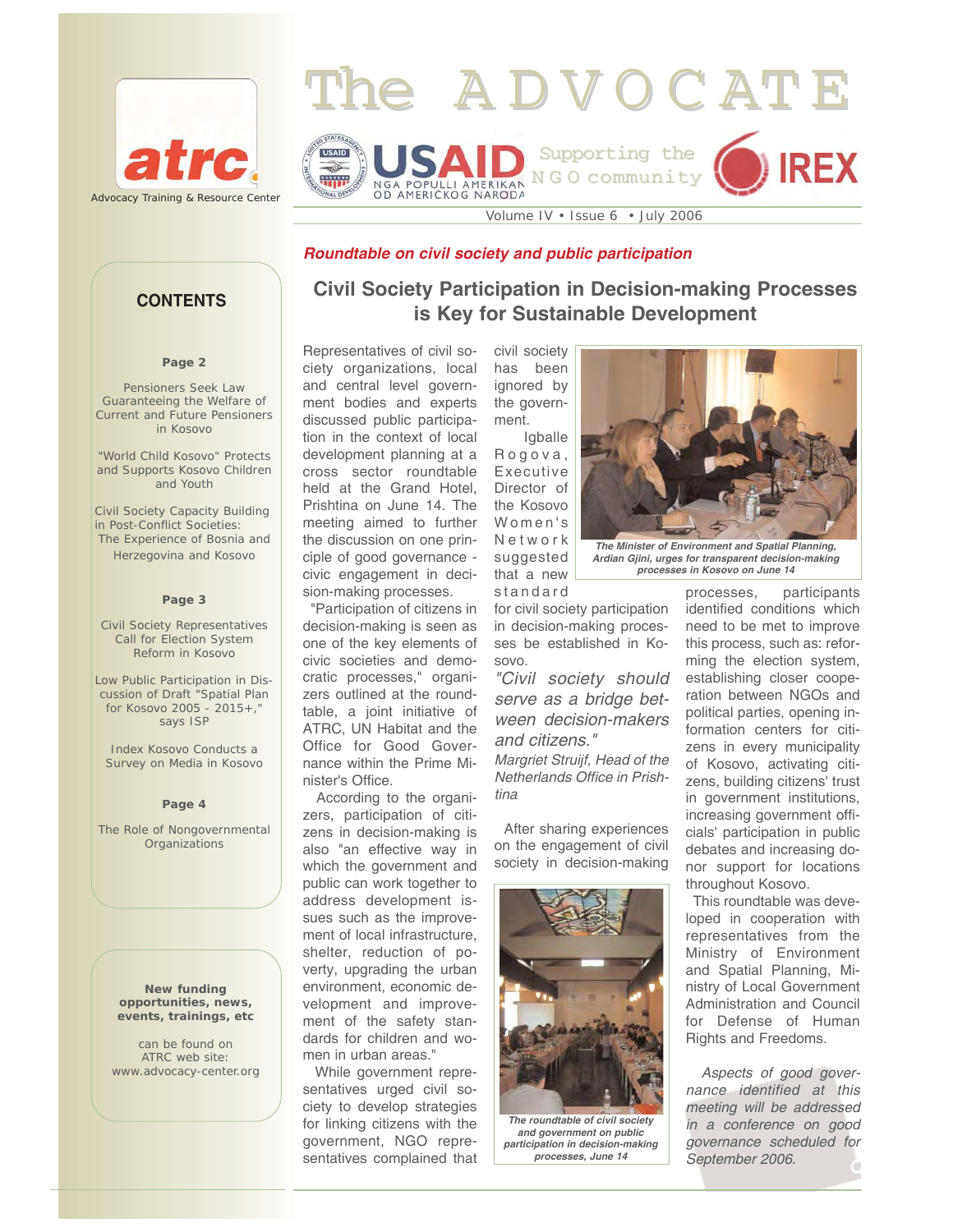#### **NEWSLETTER**

#### *Public discussion on "Pension and Invalidity Insurance" draft law*

**Pensioners Seek Law Guaranteeing the Welfare of Current and Future Pensioners in Kosovo**

### **Civil Society Capacity Building in Post-Conflict Societies:**

#### *The Experience of Bosnia and Herzegovina and Kosovo*

The International NGO Training and Research Centre (INTRAC) published in June a praxis paper on capacity building in Kosovo and Bosnia and Herzegovina. The Executive Summary of this paper states that it investigates the approaches and methods applied to NGO capacity building in Bosnia and Herzegovina (B&H) and Kosovo during parallel and ongoing experiences of internationally determined postconflict social, political and economic rehabilitation and transition. Capacity building in both settings is a new term, having arrived with equally novel concepts such as the 'NGO', 'civil society', 'democracy', and 'good governance' as part of a broader development discourse driving efforts to re-establish social cohesion and fashion new states according to Western-style liberal democracy.

Early on, NGO capacity building became equated with training to build the individual skills deemed necessary for instilling professionalism in B&H and Kosovo's civil societies, whose emergence was artificially stimulated by easy access to foreign funds for the delivery of humanitarian aid and the provision of essential services, the report states.

*You can find the full text of this praxis paper at: http://www.intrac.org/pages/PraxisPaper9.html* 



*Representatives of Kosovo pensioners discuss "Pension and Invalidity Insurance" draft law on July 10*

Representatives of associations and unions of pensioners in Kosovo; civil society; the Ministry of Work and Social Welfare; the Commission on Health, Work and Social Welfare of the National Assembly; and legal experts discussed the "Pension and Invalidity Insurance" draft law at a public discussion organized by ATRC at restaurant/gallery "Hani i 2 Robertëve" in Prishtina on July 10.

Participants aimed to compile specific recommendations for this draft law in order for it to be as

comprehensive as possible.

During the meeting, representatives from the Association of Pensioners of Kosovo, Union of Pensioners and Work Invalids, Association of Work Invalids, Union of Independent

Trade Unions of Kosovo and Association of Retired and Invalid Miners of Kosovo introduced their recommendations and remarks for the draft law, which will be sent by August 15 to the government commission engaged in harmonizing the proposals regarding this draft law before handing it over to the government.

Participants repeated their demand that the status of pensioners be addressed urgently.

Ilaz Kurteshi, Chair of the

Association of Pensioners of Kosovo commented that the content of this draft law was comprehensive, including all issues of importance for pensioners. "But the value of the law is its implementation," Kurteshi said.

Naim Hoda from the Ministry of Work and Social Welfare said that the demands from the Association of Pensioners influenced the start of public discussions towards a more qualitative draft law.

The legal document was drafted by the Ministry of Work and Social Welfare.

In June, ATRC in cooperation with seven other local NGOs organized regional public discussions on this issue in seven towns: Gjilan, Ferizaj, Prizren, Gjakova, Mitrovica, Prishtina and Peja. The meetings were supported by the Friedrich Ebert Stiftung Foundation.

## *Introducing a local NGO*

# **"World Child Kosovo" Protects and Supports Kosovo Children and Youth**

World Child Kosovo is a non-governmental, non-political and nonreligious organization established in January 2002. The World Child Kosovo team started seven years ago as a creative workshop program of War Child Holland, which aimed to help Kosovo children overcome traumatic experiences from the last war. After establishing itself as World Child Kosovo, this NGO continued to expand, develop and enhance its programs in new areas, including teachers, youth and children with special needs. World Child Kosovo aims to:

- Increase awareness of children and young people about the environment where they live and overcome psychosocial problems through creative and sports activities;

- Protect the rights of children and youth and support them to overcome any difficulties that they face in society;

- Bring different ethnic groups closer to each other through various creative activities;

- Stimulate and support new creative developments in Kosovo's education system.



*World Child Kosovo is a NGO, established in 2002*

*Source: www.worldchildkosova.com For more information visit this website, or contact: worldchildkosova@yahoo.com*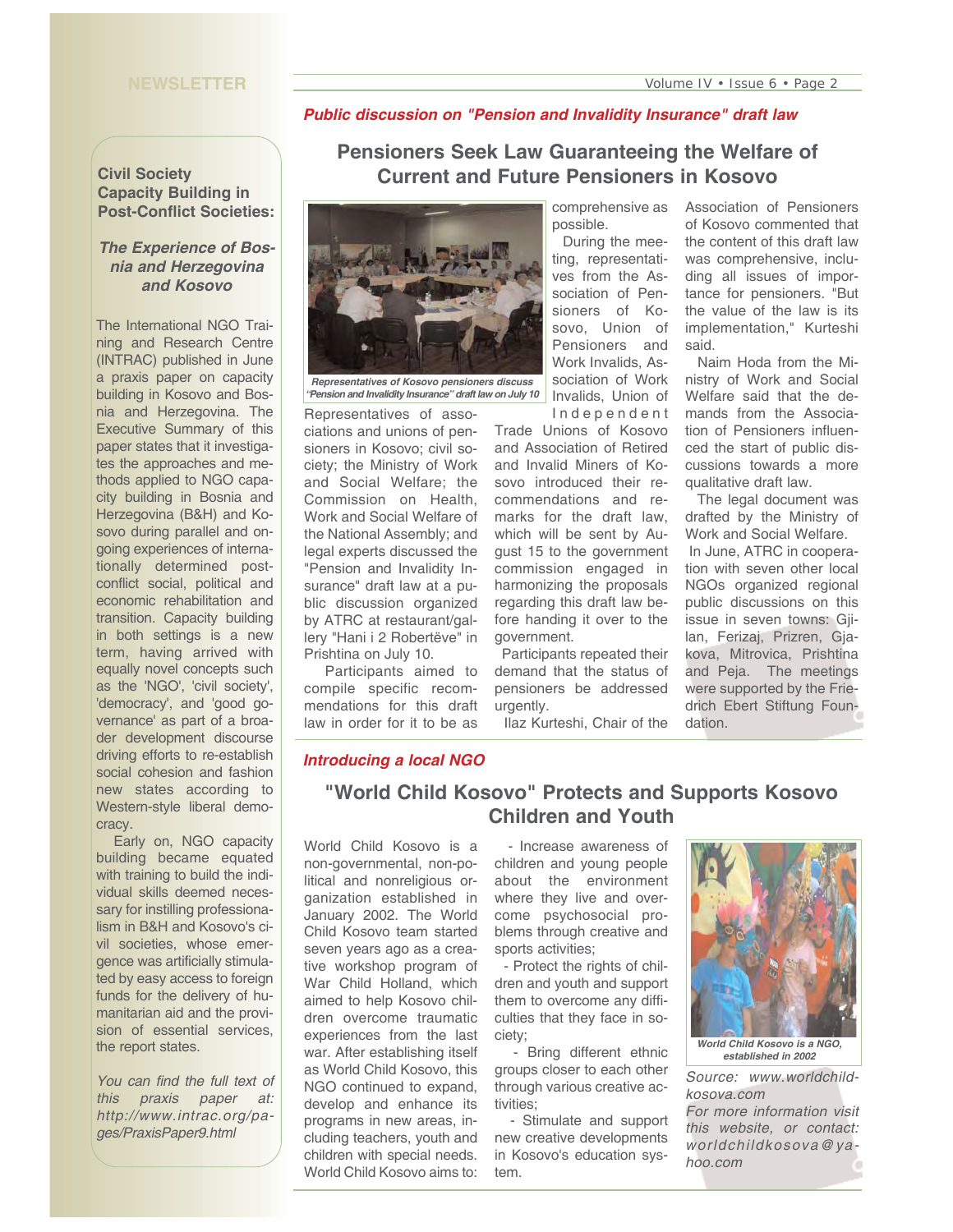#### **NEWSLETTER**

## **Low Public Participation in Discussion of Draft "Spatial Plan for Kosovo 2005 - 2015+," says ISP**

Representatives of the Institute for Spatial Planning (ISP) discussed the draft document "Spatial Plan for Kosovo 2005 - 2015+" with civil society, at a roundtable meeting organized by ATRC on July 4.

Through a visual presentation, Luan Nushi, Deputy Director of ISP informed participants about the spatial development strategy for Kosovo, emphasizing that it was "based on several pieces of research." His presentation focused on the settlement pattern of this draft spatial plan.

Participants expressed their concern about the protection of natural resources, saying they should be institutionally protected while being rationally used.

ISP complained about low levels of public participation in discussing the draft spatial plan, entitled "Kosovo our Home."

This was the second such public discussion organized by ATRC. The previous discussion was held on May 23, led by Ilir Gjinolli, Director of ISP.

The public can participate in suggesting revisions during the next two months prior to the document being handed over to the government.



*Citizens can send their comments or suggestions to: komentet.planihapesinor@yahoo.com or komentet.planihapesinor@ks-gov.net*

# **Civil Society Representatives Call for Election System Reform in Kosovo**

The Kosovar Institute for Policy Research and Development (KIPRED), in cooperation with the Council for the Defense of Human Rights and Freedoms (CDHRF) organized on June 5 a roundtable meeting entitled "Election Legislation in Kosovo: Who? What? When? How?"

The meeting, attended by representatives of local and international institutions, political parties and civil society, resulted in several conclusions:

- Worrisome trends such as decreasing voter turnout and less governmental legitimacy can be observed.

- Citizen participation needs to increase and the suggested reforms need to



be coupled with institutional and organizational reforms in order to obtain a noticeable effect.

- The election system needs to be changed: there is a consensus regarding the use of open lists and proportional representation.

- A single law on elections or an "Election Code" that would regulate national, local and mayoral elections is needed.

- The processes of reforms and drafting new election legislation should be all-inclusive, including civil society and all ethnic communities.

- Since many entities are dealing with the issue of elections, UNMIK/OSCE, the government and respective ministries, National Assembly and relevant committees, civil society, donors and other actors need to coordinate their activities.

- It is imperative that Kosovo citizens have increasingly more ownership in this process and that competences are transferred to Kosovo actors gradually, but faster.

*For more information, contact info@kipred.net*

#### *NGO publication*

## **Index Kosovo Conducts a Survey on Media in Kosovo**

Index Kosovo published in June the results of a survey about daily newspapers, radio and TV stations in Kosovo. The fieldwork, conducted from May 23 to 29, included 1,104 respondents aged 15+ years, including Albanians and non-Serb minorities. The figures below show

the level of viewership of national TV channels and readership of dailies, according to the survey results.

The full publication, including main sources of

information, most trusted and most listened to radio stations, most trusted and most watched TV stations and most trusted dailies, can be found at: www.indexkosova.com (Media in Kosovo).





*nearly 40% of the readership*